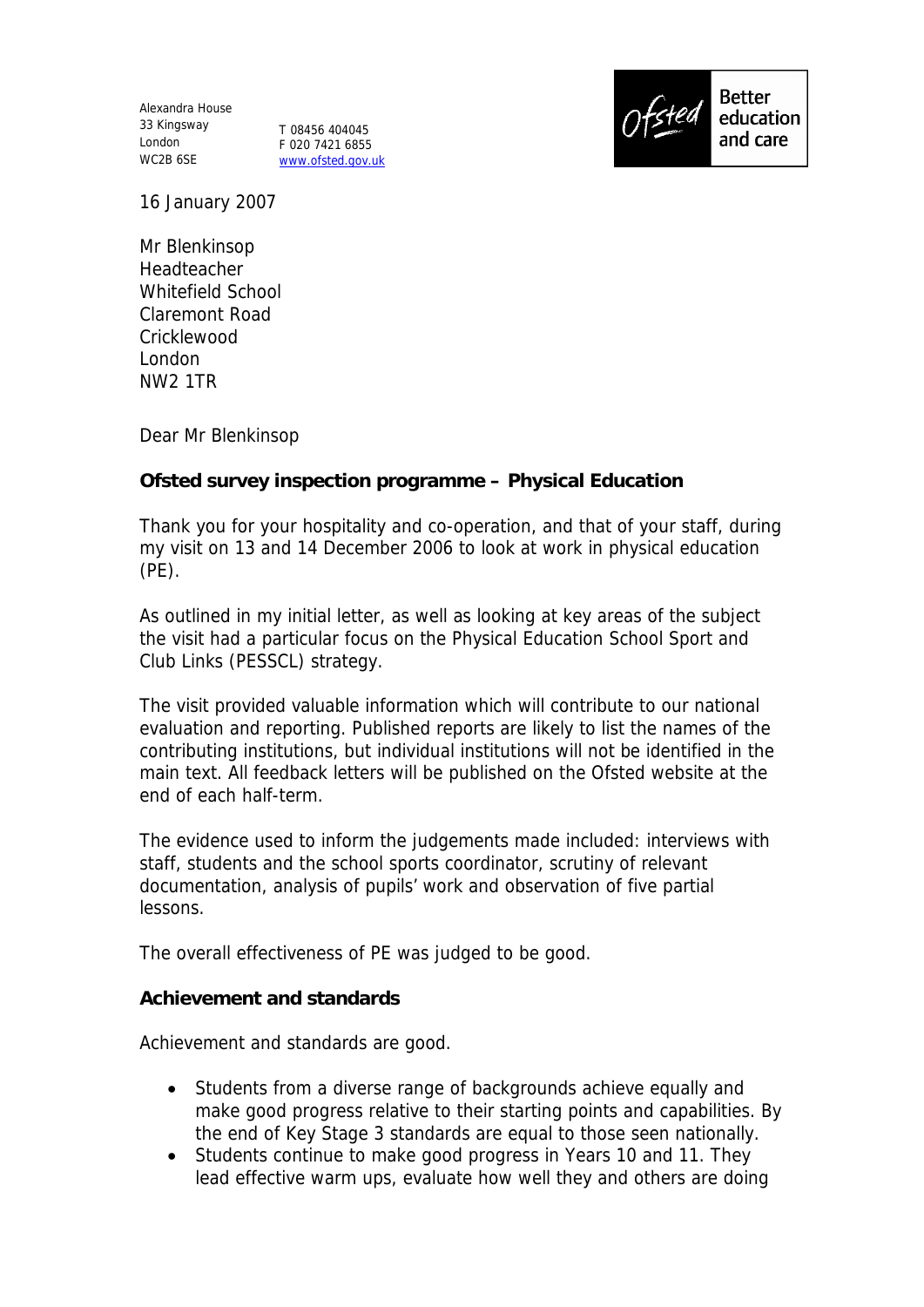and suggest useful ways of improving performance, particularly in games activities and fitness training.

- The 2005 GCSE PE results of well above average were not sustained this year and fell to below average, reflecting the trend of fluctuating results over the past five years. The majority of students achieve better in PE than in most of their other subjects. Girls do not achieve as well as boys, mainly because they choose not to engage in enrichment activities to improve their performance.
- Over a third of students in Key Stage 4 and a small proportion in the sixth form achieve an award in sports leadership.
- Students enjoy PE; they behave well, cooperate with staff and other pupils and lead healthy, active lifestyles.

**Quality of teaching and learning**

The quality of teaching and learning is good.

- Teaching and learning is consistently good. A large department of ten qualified staff develop good working relations with students; they expect them to show initiative and to take responsibility for organising and leading others.
- Teachers are particularly effective at facilitating learning; students work by themselves, in pairs and in small groups for sustained periods of time and teachers appropriately intervene to provide good advice on how to improve their work.
- Assessment of student progress is satisfactory. The majority of students understand how well they are doing, but very few know exactly what they need to do to achieve a higher standard of performance.
- Students with physical disabilities are integrated very effectively into lessons and are given good support from a specialist teaching assistant within the PE department.

**Quality of the curriculum**

The quality of the curriculum is good.

- All students achieve the PESSCL target of a minimum of two hours PE and school sport in both Key Stages within curriculum time, students in Years 8 and 9 receive three hours of PE.
- Over half of all students regularly participate in a wide range of enrichment activities before school, during lunchtimes and after school. An increasing number and range of activities for girls has been introduced to encourage their participation.
- All students are entered for the GCSE PE short course in Year 10 and an increasing number progress onto the full course in Year 11. A small proportion of more able students are entered for the GCSE examination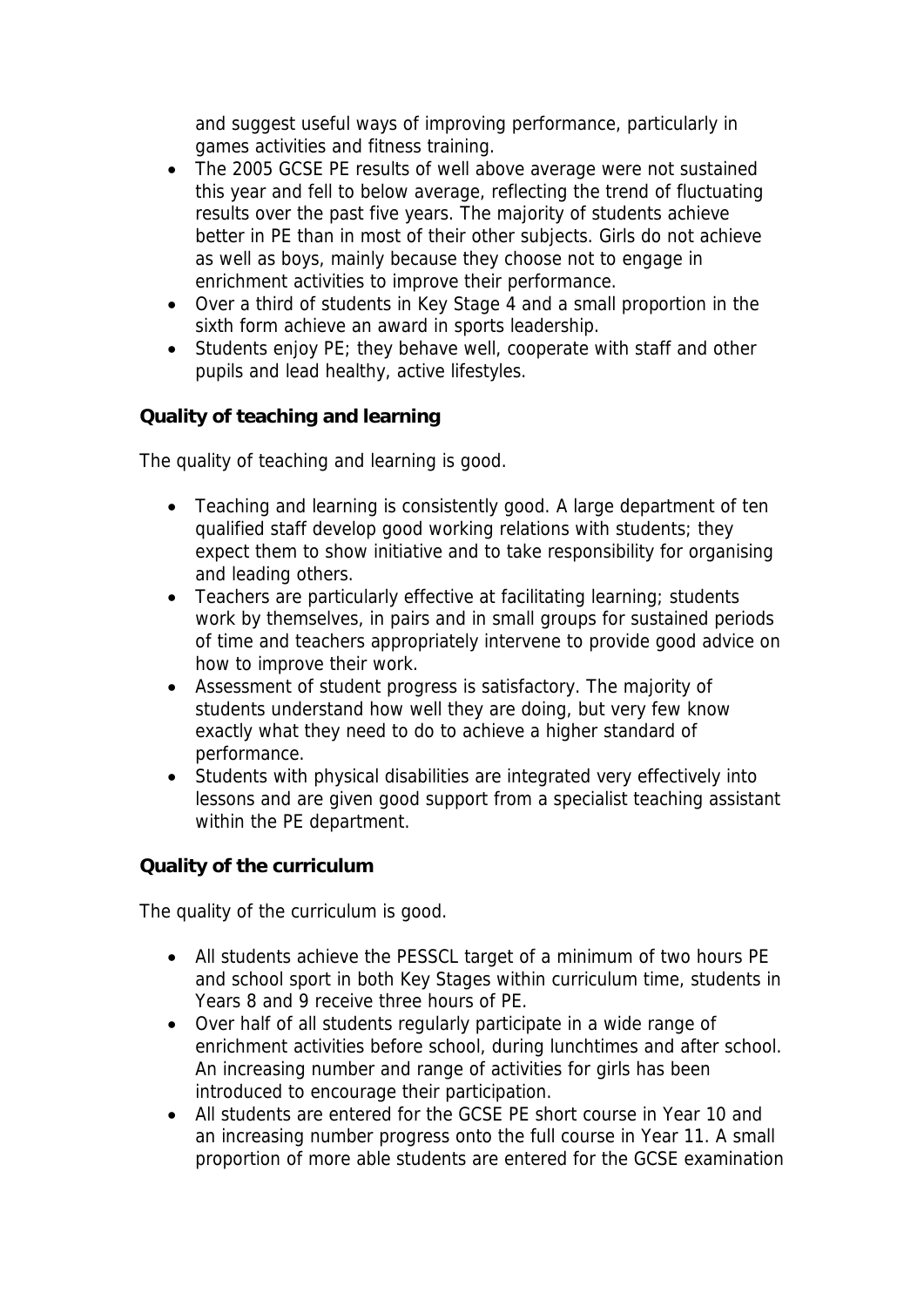in Year 9. Vocational courses in sport and coaching qualifications are developing in the sixth form but are not available yet in Key Stage 4.

**Leadership and management of PE**

Leadership and management are good.

- Subject leaders are willing to adopt new initiatives and work with a range of partners to improve provision and raise student achievement.
- Well developed self-evaluation and quality assurance procedures have led to some significant improvements being made. The department is taking appropriate action to raise the profile of girls in PE and sport; however, it is too early to see the full impact of this.
- Improvement plans are completed each year but some priorities are not given sufficient time to become fully established and some are not thoroughly evaluated to accurately gauge their impact on learning.

**The impact of the PESSCL national strategy**

The national PESSCL strategy is having a good impact on improving the quality of provision in PE and school sport for students in the sports college and its family of primary schools.

- The school achieved the Sportsmark award in 2006 and all primary schools in the partnership have gained the Activemark award.
- Several local sports clubs use the school's facilities and encourage students to become junior players. The school makes extensive use of sports coaches to deliver its own football academy programme and increase the range of extra-curricular clubs.
- The school hosts the manager of the school sports partnership and is establishing the school as a hub for community sports participation and development in the borough.
- Some progress has been made in promoting the ten outcomes for high quality PE but this is superficial and is not yet embedded.

## **Inclusion**

The majority of students make good progress in PE.

- The school is using its specialist status to tackle the barriers to learning faced by students well and ensure they enjoy school and achieve well.
- Individual students with a statement of special educational need are known well and their progress is tracked effectively. Students arriving mid-way through the school year are integrated effectively and mix well with other students.
- Gifted and talented students receive high quality football and tennis coaching and more able students are taught together in mixed gender classes to raise overall achievement and to enhance girls' performance.